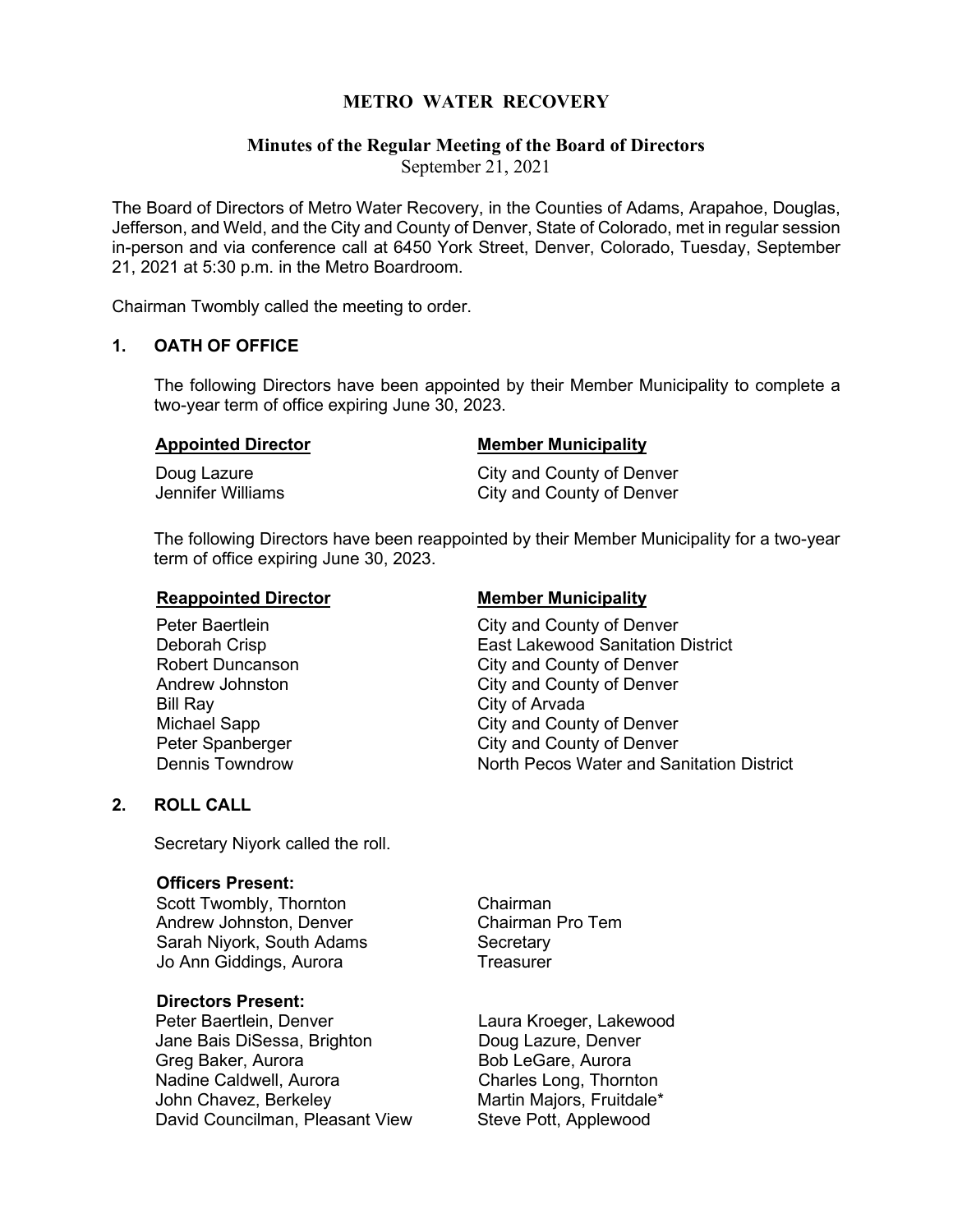Deborah Crisp, East Lakewood Michael Sapp, Denver Clark Davenport, Northwest Lakewood\* Del Smith, Bancroft-Clover John Dingess, Aurora **Peter Spanberger, Denver** Robert Duncanson, Denver **Mary Beth Susman, Denver**<br>Tammy Hitchens, Westminster **Mark Amerigo Svaldi, North Wash** Joan Iler, Westridge Dennis Towndrow, North Pecos Kathryn Jensen, North Table Mountain\* Jennifer Williams, Denver\* Janet Kieler, Denver **Notable 2018** Ronald Younger, Denver

**Directors Absent:** Phil Burgi, Wheat Ridge Bill Ray, Arvada Craig Kocian, Arvada<br>Kathy Laurienti, Crestview Greg Sekera, Lakewood Kathy Laurienti, Crestview

# **Others Present:**

Emily Jackson General Counsel Brittany Peshek\* Administrative Analyst **\***Attended via conference call.

Amerigo Svaldi, North Washington Street

Mickey Conway Chief Executive Officer (CEO) Deputy CEO/Director of Engineering Molly Kostelecky Director of Administrative Services Yvonne Kohlmeier Senior Administrative Assistant

# **3. PUBLIC COMMENT**

There was no comment.

# **4. APPROVAL OF MINUTES**

4.a Minutes of the Board of Directors Meeting on August 17, 2021.

Chairman Twombly asked if there were any corrections, deletions, or additions to the minutes of the Regular Meeting of the Board of Directors held August 17, 2021.

Director Smith moved and Director Iler seconded the motion to approve the minutes of the Regular Meeting of the Board of Directors held August 17, 2021.

The motion carried unanimously.

# **5. PROGRESS AND PROJECTION REPORTS**

5.a Report by CEO

CEO Conway reviewed his written report, highlighting the August Defined Benefit Plan and Defined Contribution Plan Retirement Board meetings, noting staff participation is almost equally split between the two plans. Mr. Conway also stated the New Director Orientation was successful and reminded Directors the upcoming Fall Workshop on October 28, 2021 will be held at the Northern Treatment Plant Visitors Center. He noted the Wastewater 101 – Education Corner topic this month was an overview of Lift Stations.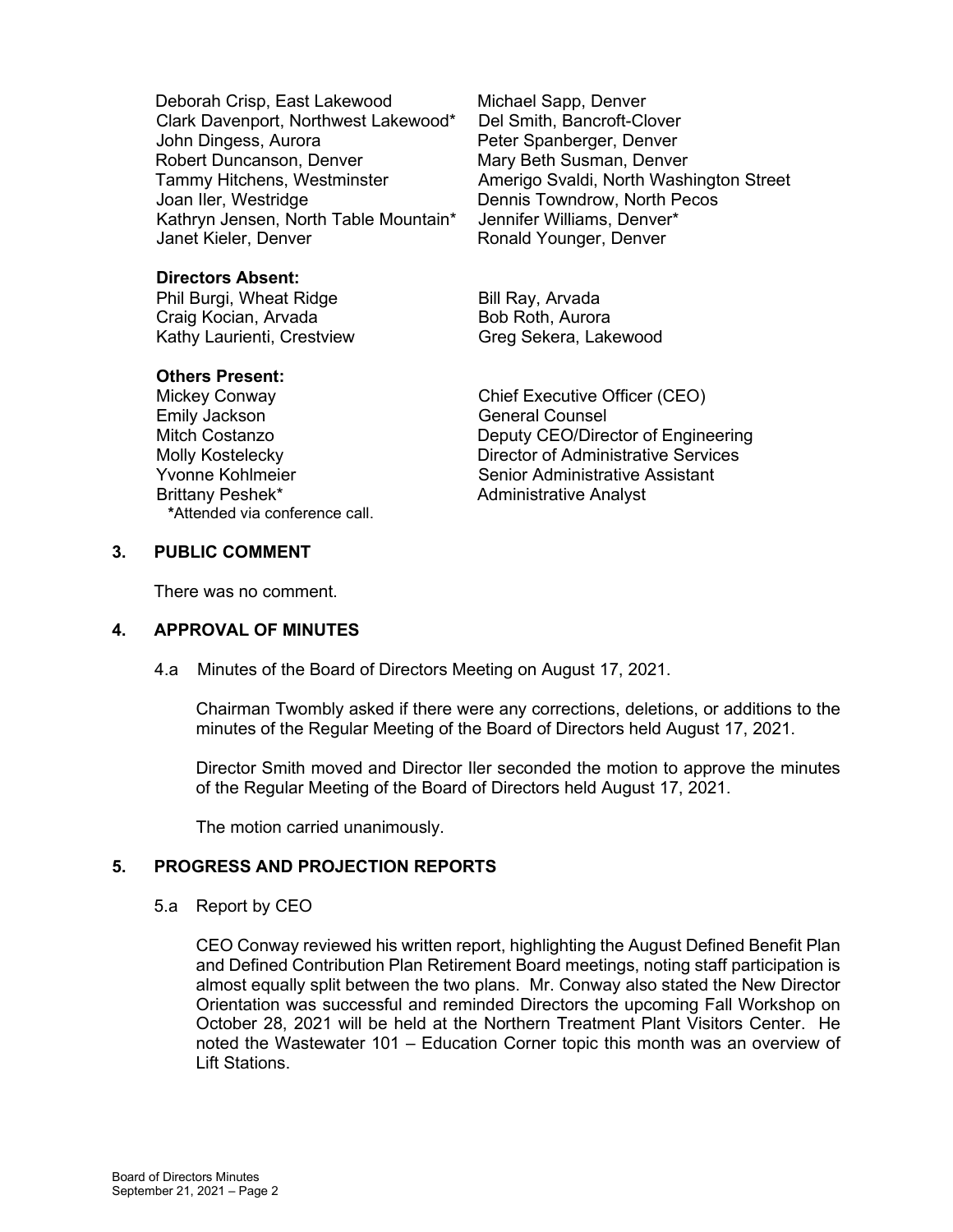# 5.b Report by General Counsel

General Counsel Jackson provided an update stating the court granted Metro Water Recovery's Motion to Stay in the Donald Temples litigation, noting Metro will be working through the discovery process for the next couple of months.

# **6. REPORTS OF OFFICERS AND COMMITTEES**

#### 6.b Meeting Minutes

There were no additions to the following meeting minutes:

| May 27, 2021       |
|--------------------|
| May 27, 2021       |
| September 7, 2021  |
| September 9, 2021  |
| September 14, 2021 |
|                    |

# **7. NEW BUSINESS**

#### **Consent Agenda**

#### **7.a Consideration of Resolution Recognizing Employees' Years of Service**

Director Caldwell moved and Director Susman seconded the motion to adopt the following resolution:

WHEREAS, by the year ending December 31, 2021, certain employees of Metro Water Recovery, hereinafter referred to as "Metro," will have completed five, ten, fifteen, twenty, twenty-five, thirty, and thirty-five years of faithful service on behalf of Metro Water Recovery and the people of the Denver metropolitan area; and

WHEREAS, it is right and proper such loyal service be recognized by the Board of Directors on behalf of the people served by Metro;

NOW, THEREFORE, BE IT RESOLVED the Board of Directors of Metro Water Recovery by this resolution hereby recognizes the loyal and faithful service rendered by:

# **35 YEARS OF SERVICE**

*Jorge Garcia Glenn Shepard*

# **30 YEARS OF SERVICE**

*Orin Padgett Sherman Papke Jerardo Reyes Robert Rodriguez Shawn Tobin*

*Robert Bucklin Mitchell Costanzo Daniel J Lehnerz*

# **25 YEARS OF SERVICE**

*Laura L Cook Robert Magana Nancy L Nobbe*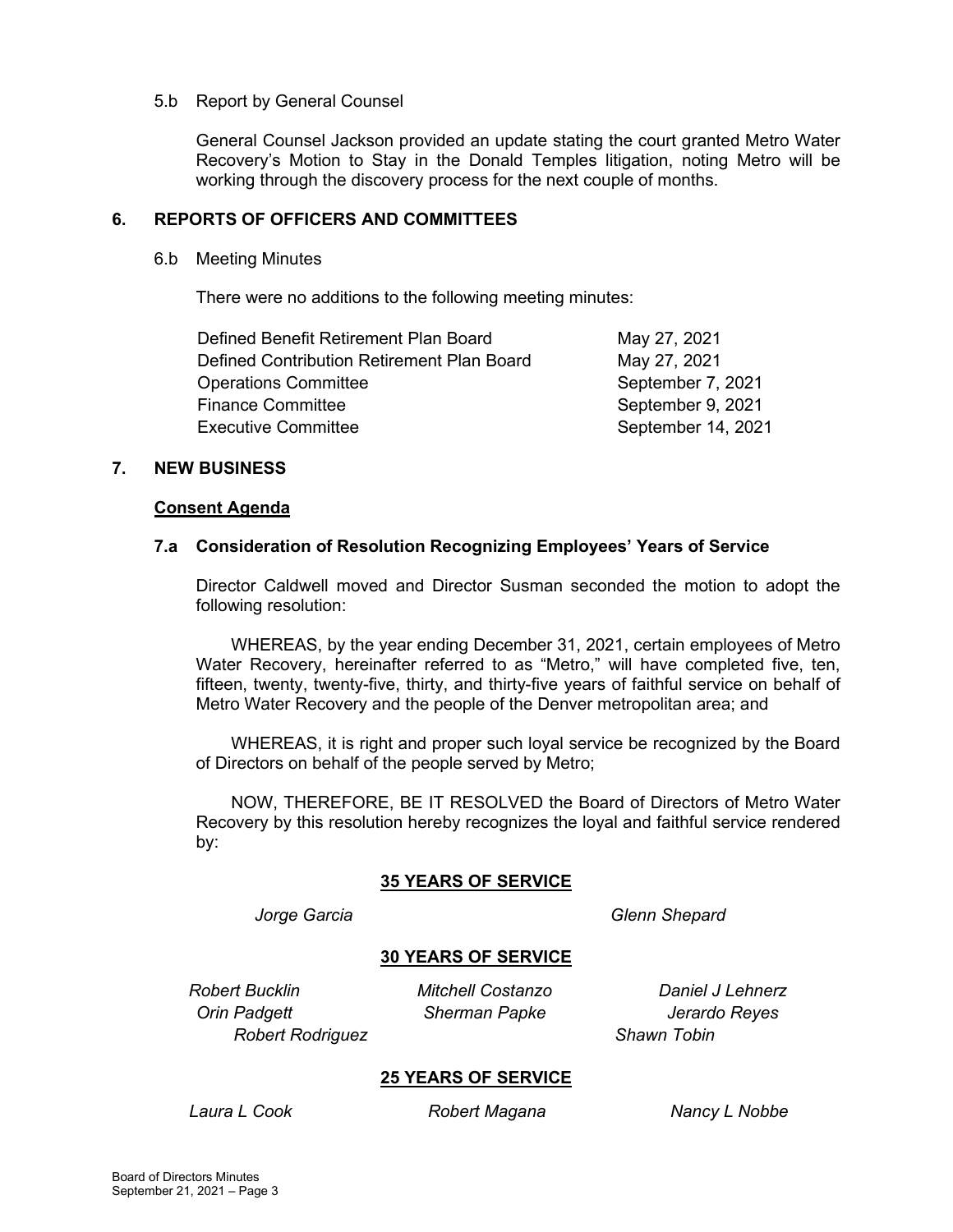# **20 YEARS OF SERVICE**

*Thomas M Acampora Douglas C Bockman Earl P Chappell Tawnya M Thorfinson-Bennett Brandon T Tymkovich Melanie S Verke*

*Michael P Coff Matthew D Duncan Dallas J Gavito Sarah A Gomez Paul G Harrison Cameron Steele Gabriel A Vigil*

#### **15 YEARS OF SERVICE**

*Joseph T Schroeder Gabriel Sisneros David T Tatham*

*Huey C Kuo James M McNear Kelley M Merritt Amy J Mirabile Brenda L Olivas Renee A Paplow Darwin C Verke William E Williams*

# **10 YEARS OF SERVICE**

*Luke E Davidsmeyer Ryan D Foraker Mark R Hofmeister Jason A Menor Theodore D Mott Jordan Parman William J Pieper Anthony S Pino Amy L Rushton Andrew H Tillman Russell T Yurack*

*Benjamin E Bailey Michael A Carney Liam M Cavanaugh*

# **5 YEARS OF SERVICE**

*Elias B Carson Justin A Crandall Kirk A Davidsmeyer Mackenzie E DeWindt Samuel A Feldman Amy R Franks Emily E Jackson Derek J Karsten Caitlin M Koplitz Viktoria S Kosinska Kristin M Libberton Robert L Michael Patrick O Moncrief Brittany N Peshek Mark K Petersen Daniel Rebstock Christopher D Rowe Scott S Shafer Steven D Summers Christeen R Thyfault Jesse A Turpin Jonathan R Westlund Kristen B Wisdom*

*Elizabeth J Arenas Miranda N Avila Matthew S Bradford*

BE IT FURTHER RESOLVED awards and certificates of five, ten, fifteen, twenty, twenty-five, thirty, and thirty-five years of service be tendered to the above-named employees to express the appreciation of this Board of Directors and the people whom it represents.

The motion carried unanimously.

#### **7.b Consideration of Resolution Recognizing Directors' Years of Service**

Director Caldwell moved and Director Susman seconded the motion to adopt the following resolution:

WHEREAS, by the year ending December 31, 2021, certain members of the Board of Directors of Metro Water Recovery, hereinafter referred to as "Metro," will have completed five, ten, twenty, and thirty-five years of faithful service on behalf of Metro and the people of the Denver metropolitan area; and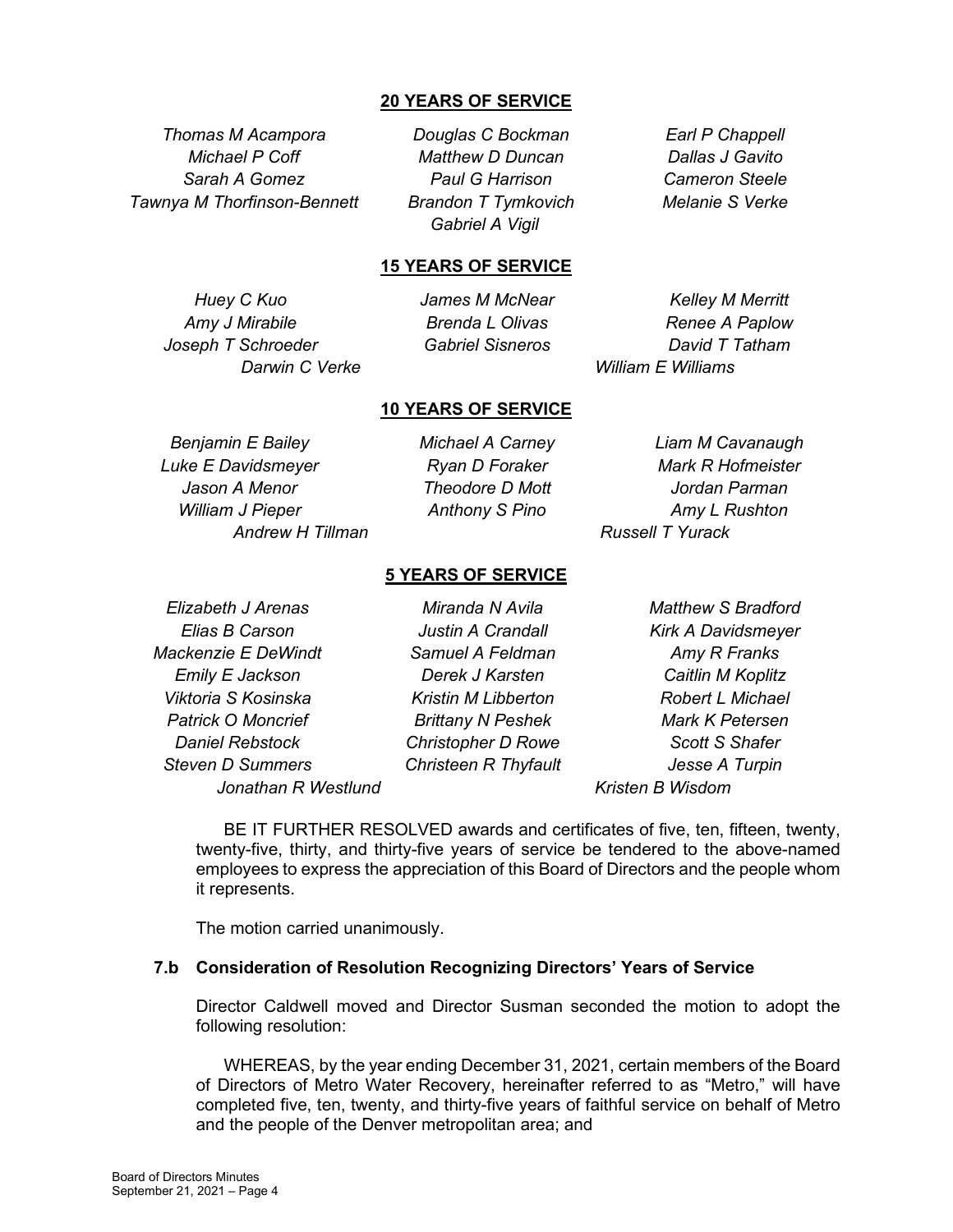WHEREAS, it is right and proper such loyal service be recognized by the Board of Directors on behalf of the people Metro serves;

NOW, THEREFORE, BE IT RESOLVED the Board of Directors of Metro Water Recovery by this resolution recognizes the loyal and faithful service rendered by:

# **35 YEARS OF SERVICE**

*John Dingess, City of Aurora Kathryn Jensen, North Table Mountain Water and Sanitation District*

# **20 YEARS OF SERVICE**

*Charles Long, City of Thornton Ronald Younger, City and County of Denver*

# **10 YEARS OF SERVICE**

*Andrew Johnston, City and County of Denver*

# **5 YEARS OF SERVICE**

#### *Joan Iler, Westridge Sanitation District*

BE IT FURTHER RESOLVED certificates of five, ten, twenty, and thirty-five years of service be tendered to the above-named Directors to express the appreciation of the Metro Water Recovery Board of Directors and the people whom it represents.

Chairman Twombly recognized and thanked Directors Iler and Johnston, noting for Directors Long and Younger 20 years is like a second career, and he appreciates the significant amount of time spent as Directors and Officers, and he remarked on the 35-year commitment made by Directors Dingess and Jensen who also have held various Officer positions, stating their attendance at over 400 meeting cycles equates to several thousands of hours of time put in with Metro Water Recovery. Chairman Twombly, on behalf of the full Board, thanked these Directors for their service and dedication.

The motion carried unanimously.

# **7.c Consideration of Peracetic Acid System Improvements Project (PAR 1400)**

Director Caldwell moved and Director Susman seconded the motion to adopt the following resolution:

WHEREAS, it is necessary Metro Water Recovery, hereinafter referred to as "Metro," enter into an Agreement for Professional Services to provide design phase services for the Peracetic Acid (PAA) Disinfection System Improvements Project (Project); and

WHEREAS, Metro received approval of PAA as its permanent disinfection system in October 2020; and

WHEREAS, the existing, temporary PAA system is reaching the end of its useful life, and now Metro requires the experience of a qualified consultant to evaluate and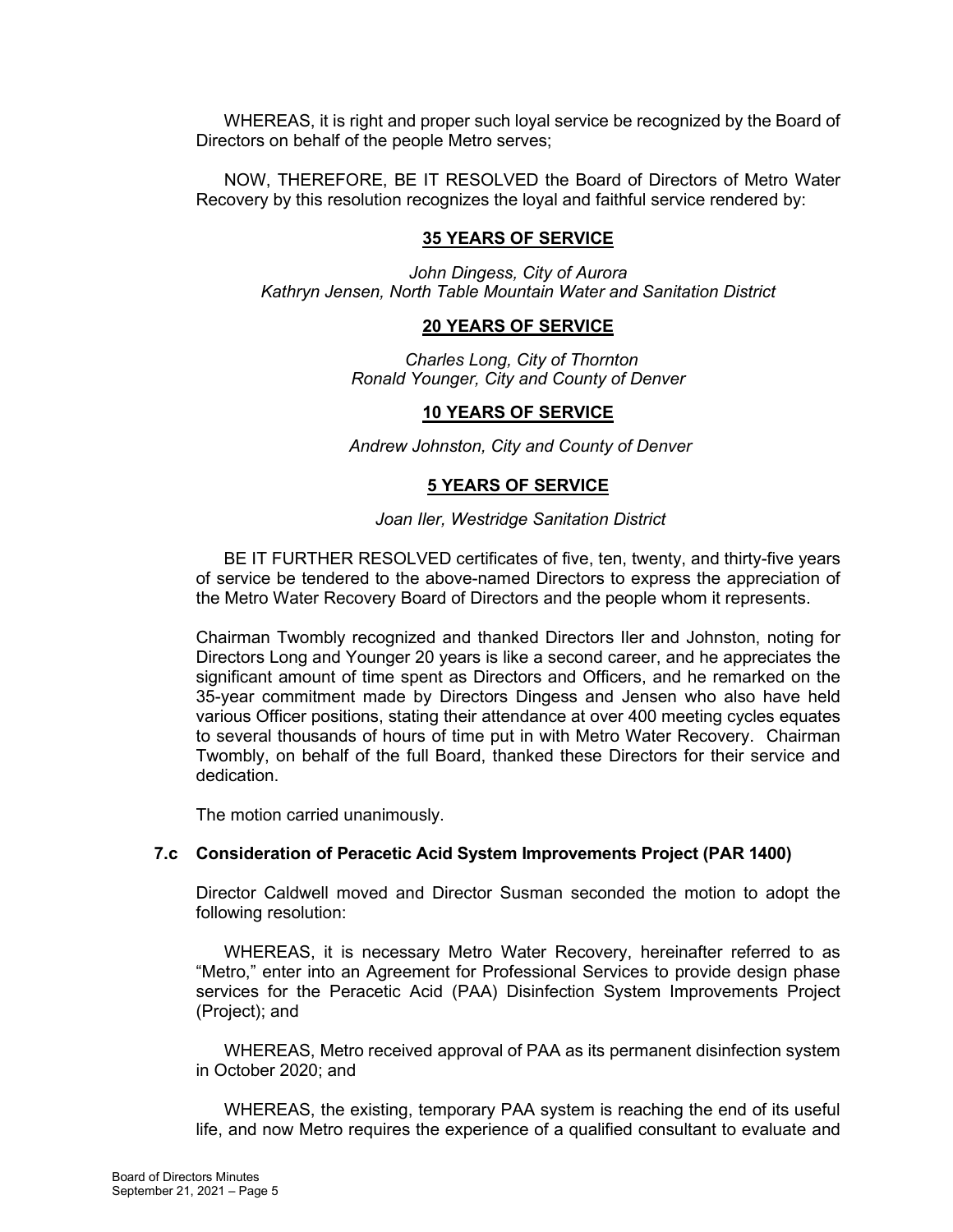design the modifications necessary for the PAA disinfection system at the Robert W. Hite Treatment Facility (RWHTF); and

WHEREAS, pursuant to Metro's *Purchasing and Contracting Policies*, a Request for Proposal was posted on April 29, 2021, and a Selection Committee made up of Metro staff and Directors determined CDM Smith, Inc. (CDM Smith) to be the best qualified proposer; and

WHEREAS, CDM Smith and Metro staff have negotiated a fee in the amount of \$1,948,675 to provide these services; and

WHEREAS, the Operations and Finance committees, after having reviewed the matter, recommend authorizing the Chief Executive Officer to enter into an Agreement with CDM Smith to provide design phase services for this Project; and

WHEREAS, the Executive Committee, after having reviewed the matter, concurs in the recommendation of the other committees;

NOW, THEREFORE, BE IT RESOLVED the Chief Executive Officer be and hereby is authorized to enter into a Professional Services Agreement with CDM Smith, Inc, in the amount of \$1,948,675 to provide design phase services for the Peracetic Acid (PAA) Disinfection System Improvements Project (Project); and

BE IT FURTHER RESOLVED the sum of \$2,200,000 (100 percent) be and hereby is appropriated from the General Fund for this Project.

The motion carried unanimously.

#### **Roll Call Agenda**

#### **7.d Consideration of Appointment to the Defined Benefit Plan Retirement Board**

Director Smith moved and Director Dingess seconded the motion to adopt the following resolution:

WHEREAS, one member of the Defined Benefit Plan Retirement Board (DB Retirement Board) of Metro Water Recovery, hereinafter referred to as "Metro," has retired and his term will expire on July 31, 2023; and

WHEREAS, members of the DB Retirement Board continue to serve until they are reappointed or replaced, and it is necessary appointments be made to fill these positions; and

WHEREAS, the Chairman of the Board, Scott Twombly, recommends appointing Metro Director West to the DB Retirement Board to complete a two-year term expiring on July 31, 2023; and

NOW, THEREFORE, BE IT RESOLVED Metro Water Recovery Director West be and hereby is appointed to the Defined Benefit Plan Retirement Board for the term of October 1, 2021 through July 31, 2023.